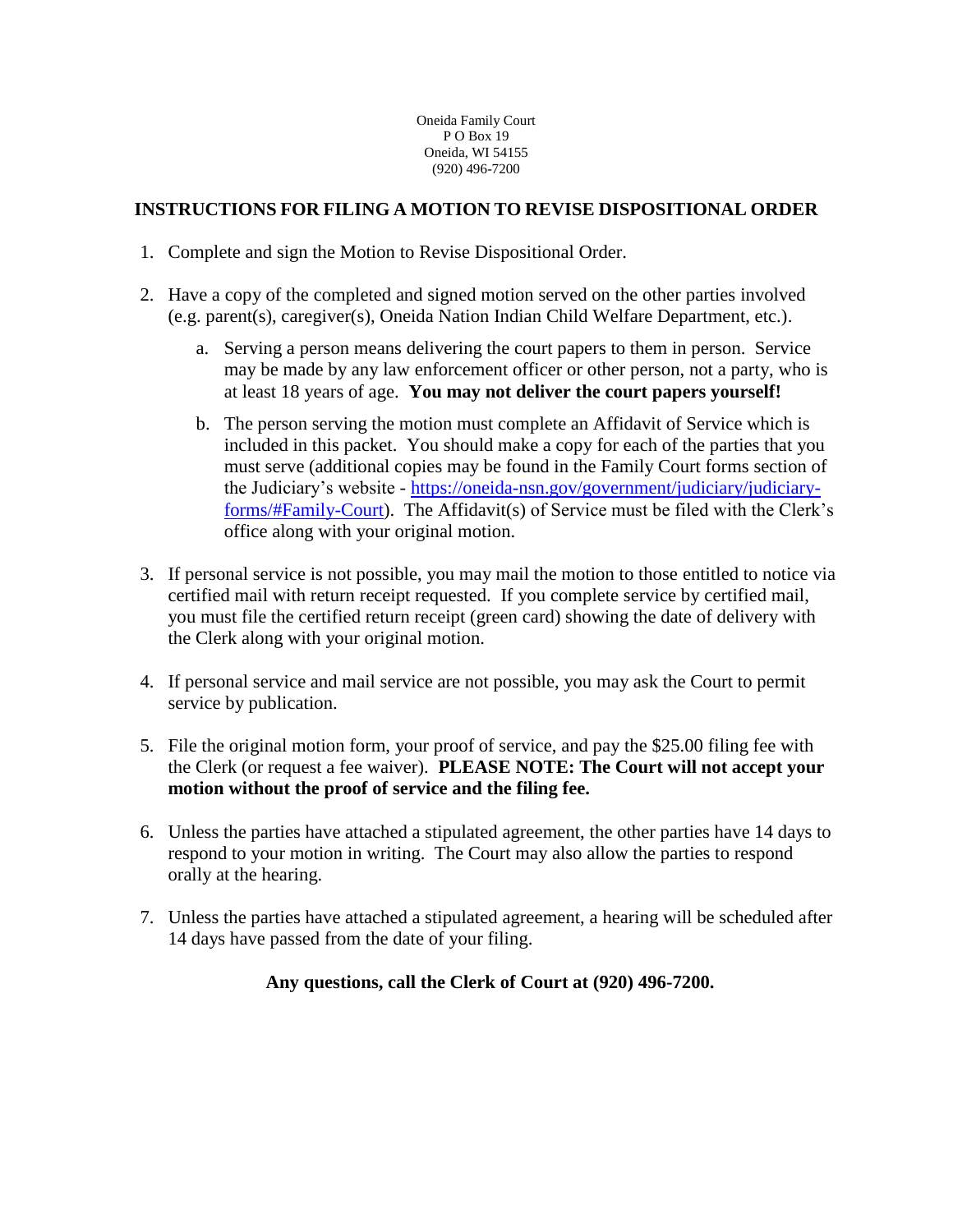Oneida Family Court PO Box 19 Oneida, WI 54155 (920) 496-7200

### **ONEIDA FAMILY COURT**

#### **IN THE INTEREST OF:**

Name

 $Case No.$ 

\_\_\_\_\_\_\_\_\_\_\_\_\_\_\_\_\_\_\_\_\_\_\_\_\_\_\_\_\_\_\_\_\_\_\_ Date of Birth

## **Motion to Revise Dispositional Order**

#### **I STATE ON INFORMATION AND BELIEF:**

1. The petitioner is:

 $\Box$  the Department.

- $\Box$  the Nation's child welfare attorney.
- $\Box$  the child, if age 12 or older.
- $\Box$  the child's guardian ad litem.
- $\Box$  the child's parent.
- 2. Child's Address and Telephone Number Parent 1's Name, Address, and Telephone Number Date of Birth Parent 2's Name, Address, and Telephone Number Date of Birth Legal Custodian or Guardian's Name, Address, and Telephone Number Petitioner's Name (If Not Listed Above, Include Address and Telephone Number)

\_\_\_\_\_\_\_\_\_\_\_\_\_\_\_\_\_\_\_\_\_\_\_\_\_\_\_\_\_\_\_\_\_\_\_\_\_\_\_\_\_\_\_\_\_\_\_\_\_\_\_\_\_\_\_\_\_\_\_\_\_\_\_\_\_\_\_\_\_\_\_\_\_\_\_ \_\_\_\_\_\_\_\_\_\_\_\_\_\_\_\_\_\_\_\_\_\_\_\_\_\_\_\_\_\_\_\_\_\_\_\_\_\_\_\_\_\_\_\_\_\_\_\_\_\_\_\_\_\_\_\_\_\_\_\_\_\_\_\_\_\_\_\_\_\_\_\_\_\_\_

\_\_\_\_\_\_\_\_\_\_\_\_\_\_\_\_\_\_\_\_\_\_\_\_\_\_\_\_\_\_\_\_\_\_\_\_\_\_\_\_\_\_\_\_\_\_\_\_\_\_\_\_\_\_\_\_\_\_\_\_\_\_\_\_\_\_\_\_\_\_\_\_\_\_\_ \_\_\_\_\_\_\_\_\_\_\_\_\_\_\_\_\_\_\_\_\_\_\_\_\_\_\_\_\_\_\_\_\_\_\_\_\_\_\_\_\_\_\_\_\_\_\_\_\_\_\_\_\_\_\_\_\_\_\_\_\_\_\_\_\_\_\_\_\_\_\_\_\_\_\_

3. I request the Court revise the dispositional order as follows: \_\_\_\_\_\_\_\_\_\_\_\_\_\_\_\_\_\_\_\_\_\_\_\_\_\_

|  | See attached |
|--|--------------|
|--|--------------|

4. The revision(s) are being requested because of the following new information:

**See attached**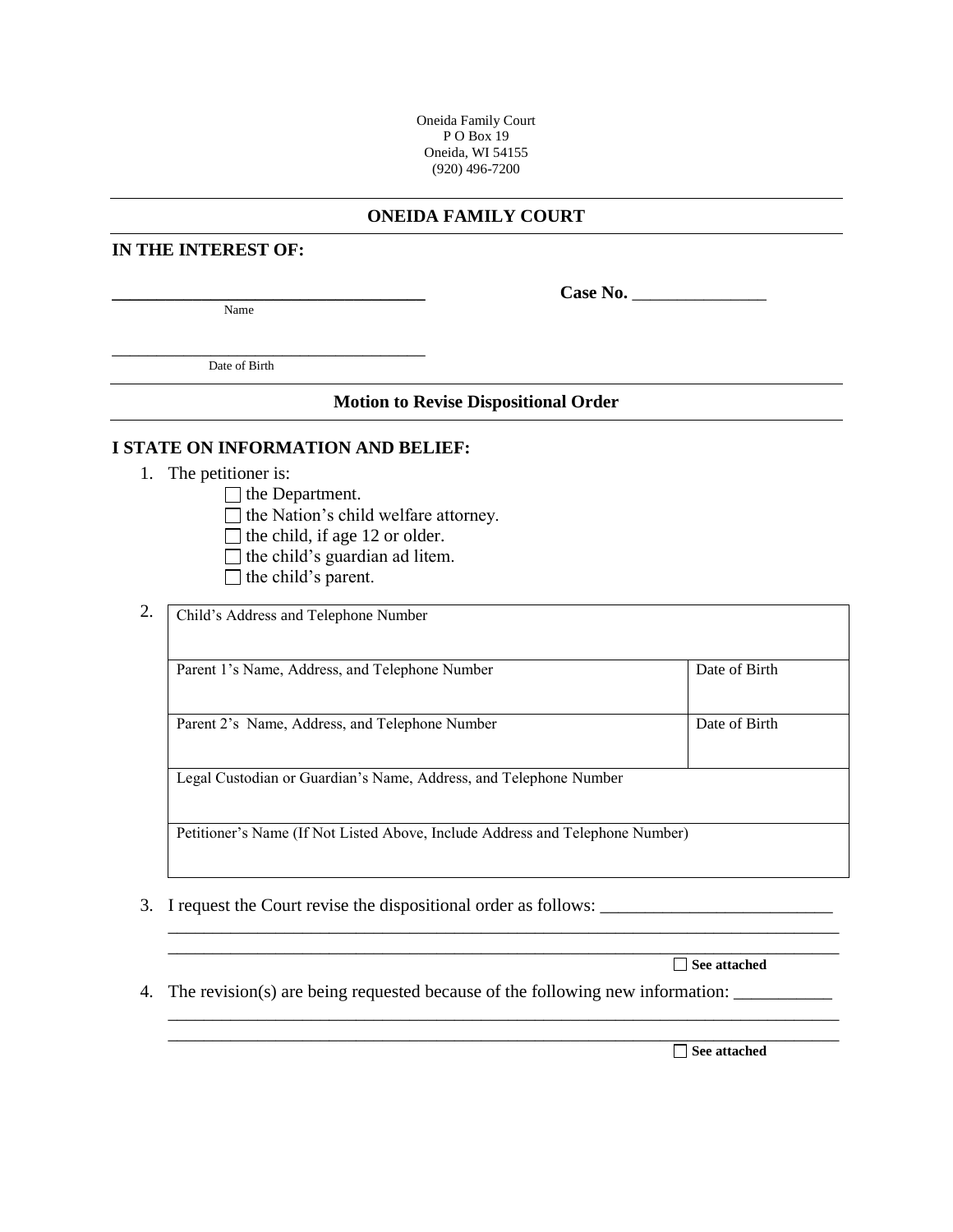Oneida Family Court P O Box 19 Oneida, WI 54155 (920) 496-7200

5. I request:

\

.

 $\Box$  A hearing be scheduled on this motion.

 $\Box$  The Court approve the attached stipulation which has been signed by all of the parties.

**\_\_\_\_\_\_\_\_\_\_\_\_\_\_\_\_\_\_\_\_\_\_\_\_\_\_\_ \_\_\_\_\_\_\_\_\_\_\_\_\_\_**

Signature Date

Name Printed or Typed

\_\_\_\_\_\_\_\_\_\_\_\_\_\_\_\_\_\_\_\_\_\_\_\_\_\_\_